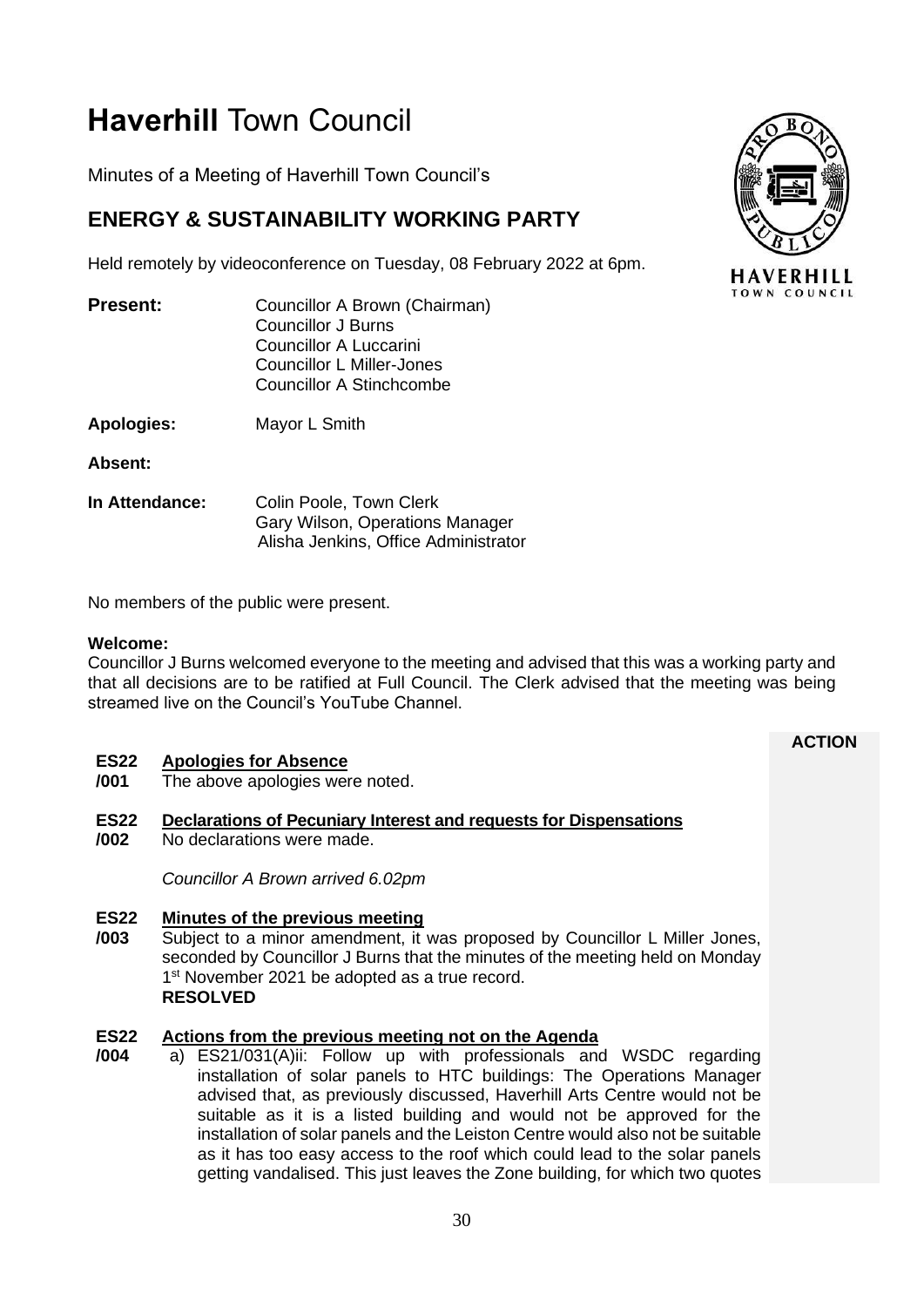have been received for installations by companies based in Suffolk, and GW has enquired with West Suffolk Council regarding their Solar for Business scheme. The scheme provides and installs solar panels at no cost to the business. The electricity generated is sold to you at a rate lower than your current electricity tariff to help you cut your energy bills. West Suffolk Council will take the responsibility of planning and designing, finance and installing and maintaining the solar installation with minimal disruption. The benefits of the scheme include:

- Reducing energy bills
- Reducing the businesses carbon footprint
- Have a positive impact on your community.

To sign up to the Solar for Business scheme next steps would include:

- Expressing an interest in the scheme to West Suffolk Council, including information on who owns the property and a copy of the last electric bill.
- West Suffolk Council will visit the property to assess its suitability for supporting solar panels and to discuss the rate for the solar electric.
- If the property is deemed suitable, the panels will be installed along with and inverter, a smart generation meter and a smart export meter to allow for accurate billing and monitoring.
- Once the system is up and running invoices will be sent twice a year, in January and July, for the electricity consumed during the previous six months.

It was proposed by Councillor L Miller Jones and seconded by Councillor J Burns for the Operations Manager to gain further professional advice before making a final decision. **RESOLVED. Manager**

**Operations** 

b) ES21/054: Haverhill Green Market: The Clerk mentioned that on the  $26<sup>th</sup>$ of March the Marketing and Communications Manager is arranging a green-themed market on Haverhill High Street. There will be additional activities including face-painting, crafting, outdoor activities, storytelling and stalls from West Suffolk Wildlife Trust and other eco-organisations. To date 10 eco-organisation stalls have signed up to attend. The Marketing and Communications Manager to

Councillor J Burns added that the West Suffolk Market Review Group are encouraging special markets including the sustainable market and the makers market to integrate with the weekly market traders throughout the High Street on that day. **RESOLVED**

#### **ES22 Public Forum**

**/005** There were no members of the public present.

#### **ES22 Update on energy saving and lighting projects**

**/006** The Operations Manager shared the Haverhill Arts Centre heat map data from March 2019 to April 2020 where energy consumption has been measured and recorded every half an hour. This has been cross-referenced with the events programme and bookings system to identify the sources of higher energy consumption. There is some correlation with events that use the main staging lights having the higher energy consumption, which would include pantomimes, comedy events and live music events. An unexpected result was the use of the WRVS kitchen appears to correlate with high energy usage. There are two big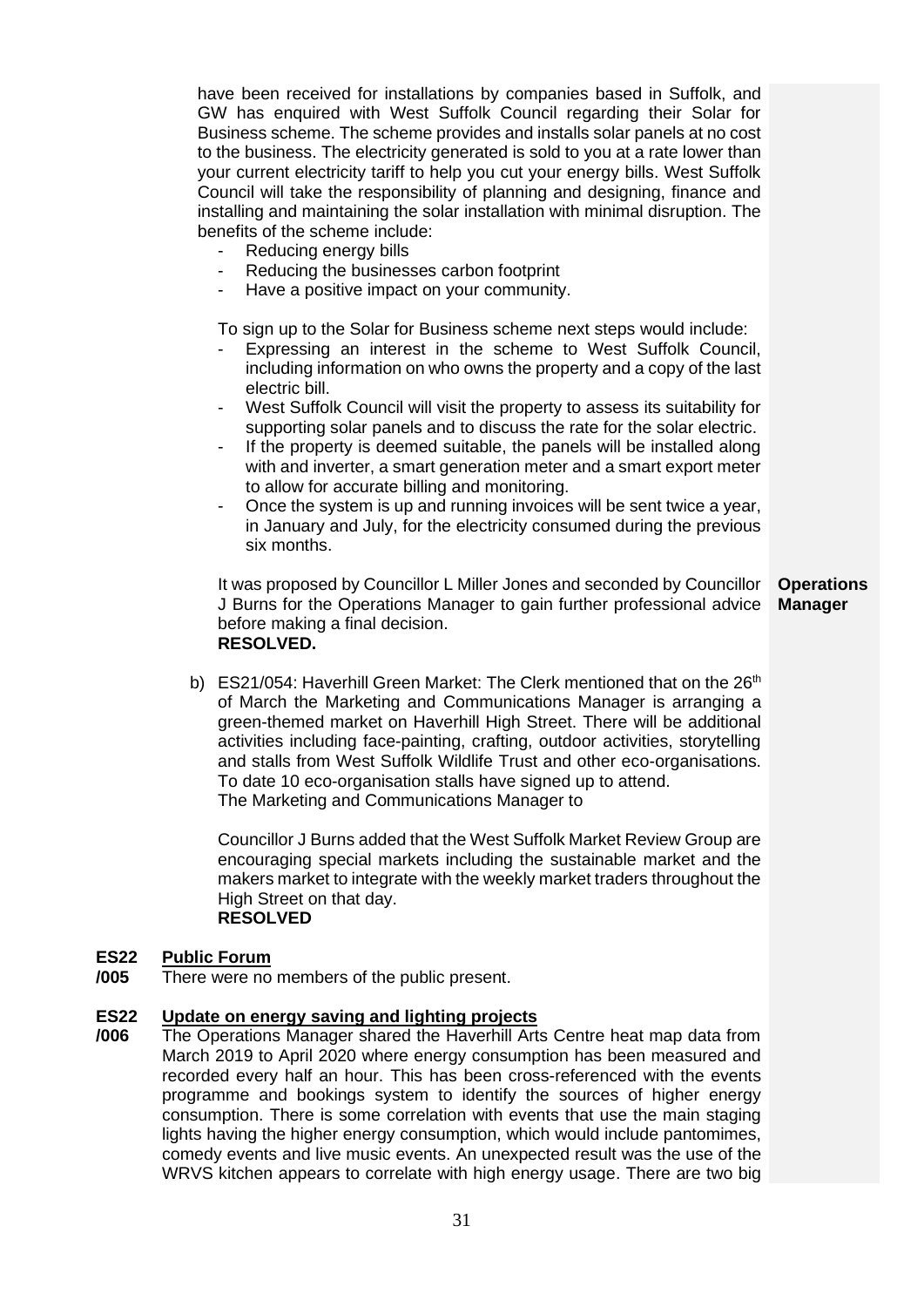old industrial catering ovens that are mismatched to the Arts Centre's actual needs as they were bought when WRVS cooked meals on wheels. The Operations Manager has asked for a similar heat map to be provided by Ecotricity for 2020 to 2021 to further understand energy usage in the Arts Centre and monitor changes that the tech team have already made in the building. The Operations Manager to chase Ecotricity for the data.

It was queried whether more sustainable lighting could be implemented on the rig and stage. The Operation Manager to speak to the tech team to gain further information. **Operation Manager** 

The Working Party thanked A. Jenkins for the work in mapping out all the data provided.

#### **ES22 Review of progress on Action Plan**

**/007** The Clerk reported:

That training for staff and Councillors has not yet been arranged.

Reduction of carbon footprint by reducing energy consumption in Town Council buildings: Work has been done to identify current baseline of the carbon footprint and energy consumption of the town council. Work has been completed in replacing all lighting to LED's and looking at areas of high consumption and what we could do to reduce this.

So far, the town council has been unsuccessful in securing additional funding to change heating systems in the town council buildings. We do not know when the next round of SALIX funding might take place.

The town council has changed to a Green Electricity Provider.

As agreed, the Community Warden continues to use a second-hand van, which is currently in good condition and only does small mileage around the town and will be swapped to an EV at the end of its useful life.

The Town Council purchases battery-powered grounds maintenance tools when new power tools are needed, we have followed what Saffron Walden Town Council has done by getting electric tools that have proven to be good quality and last.

No further progress has been made with purchasing an electric bike and the price has since increased temporarily due to a shortage of computer chips. The Operations Manager to arrange for a staff discussion around using the electric bike with staff.

It was queried whether the funding set aside for the electric bike could be used to installing electronic locks and installing a timer for the boiler at the Leiston Centre which would then reduce the likelihood of staff needing to use the electric bike. The Clerk advised that plans are being made to upgrade the Leiston Centre which would also include replacing the doors, windows and having coded access to the building.

Within the community, the tree wardens have been busy planting trees in northeast Haverhill, at a local school and they will be helping at the Chalkstone Open Space by digging in the soil improver in readiness for the delivery of the community orchard trees.

**Operation Manager**

**Operation Manager**